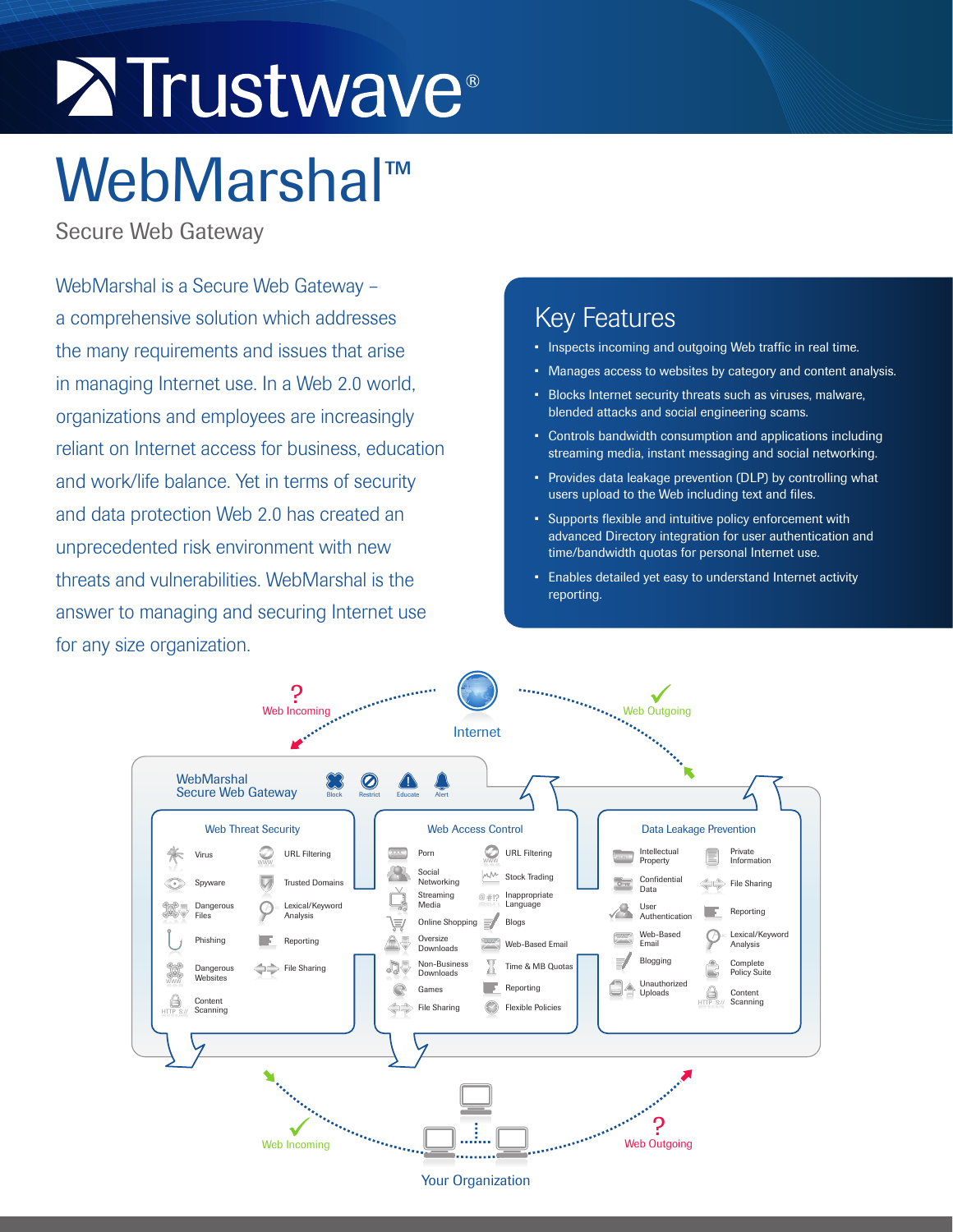#### **Overview**

As a Secure Web Gateway, WebMarshal is deployed between your network and the Internet where it inspects all incoming and outgoing Web traffic. WebMarshal protects you and your users against the full spectrum of Internet threats, including malware, viruses, blended attacks and attempted fraud. It ensures that Internet use is appropriate and complies with your acceptable Web use policies. WebMarshal also monitors and controls the flow of information in and out of your organization, protecting confidential information and intellectual property.

WebMarshal provides the solutions to a wide range of Web security issues in one seamless, easy to use, highly scalable, dependable and cost effective solution.

#### Key Benefits

#### Secures Your Web Gateway Against All Internet **Threats**

Blocks viruses, malware, blended threats, anonymous proxies and other harmful Web content, protecting your users and your IT resources from malicious Web sites.

#### Safeguards Against Data Leakage

By controlling the information users can upload, WebMarshal ensures that unauthorized staff cannot intentionally or accidentally transmit confidential or sensitive data.

#### Improves Productivity and Enforces Acceptable Use Policies

WebMarshal allows you to control where users go on the Web, when, what they can do and for how long. This ensures that users spend less time on personal Internet use and are prevented from accessing inappropriate content.

#### Manages Bandwidth Use, Improves Performance and Saves Costs

Uncontrolled Internet use can be a drain on bandwidth, network performance and can lead to significantly increased costs. WebMarshal allows you to manage access to high bandwidth sites and applications such as YouTube and even assign individual bandwidth quotas to help manage personal Internet use. Proxy caching saves bandwidth and delivers popular content faster.

#### Offers Speedy and Measurable Return on Investment

WebMarshal reporting demonstrates a rapid return on investment (ROI) and enables stakeholders to understand the key business benefits it offers. It also saves bandwidth, improves user productivity and protects against costly malware infections, all contributing to even greater ROI.

#### Provides Dependable Legal Liability Protection

Inappropriate or offensive Web content is blocked, preventing users from exposure to pornography or obscene material. WebMarshal demonstrates that you have undertaken all reasonable measures to protect staff and students, fairly enforce policies and provide a safe working or learning environment.



Trustwave webmarshal's real-time dashboard presents a range of information and useful statistics in a clear, easy-to-use interface. Recent web traffic by protocol is shown here including http, https, ftp, streaming media and instant messaging.

"It is hard to put a value on threat prevention, but [WebMarshal] has done exactly what we wanted. It is great software for content scanning of proxy traffic, one of the hidden threats that can cause damage if undetected. We undertook some very basic benchmarks and identified key features and benefits in the various solutions and are very happy with Trustwave".

*Ludwig Brograd, Network Manager, Ernst & Young Ab*

#### Meets or Exceeds Compliance Obligations

Enables organizations to place restrictions on who can transmit confidential information over the Web and prevent access to banned Web content. This allows you to demonstrate regulatory compliance with relevant authorities or governing agencies.

#### Protects Your Reputation

Upholds standards and ensures that confidential information is not leaked to the Web. WebMarshal prevents users from placing your organization in a publically embarrassing position as a result of inappropriate or careless Internet use.

#### Delivers Low Total Cost of Ownership

Easy deployment on a cost effective, future-proof platform with minimal administrative overhead consolidation of key web security functions into a single management interface and centralized reporting makes WebMarshal an exceptional option for organizations looking for a good value all round Secure Web Gateway.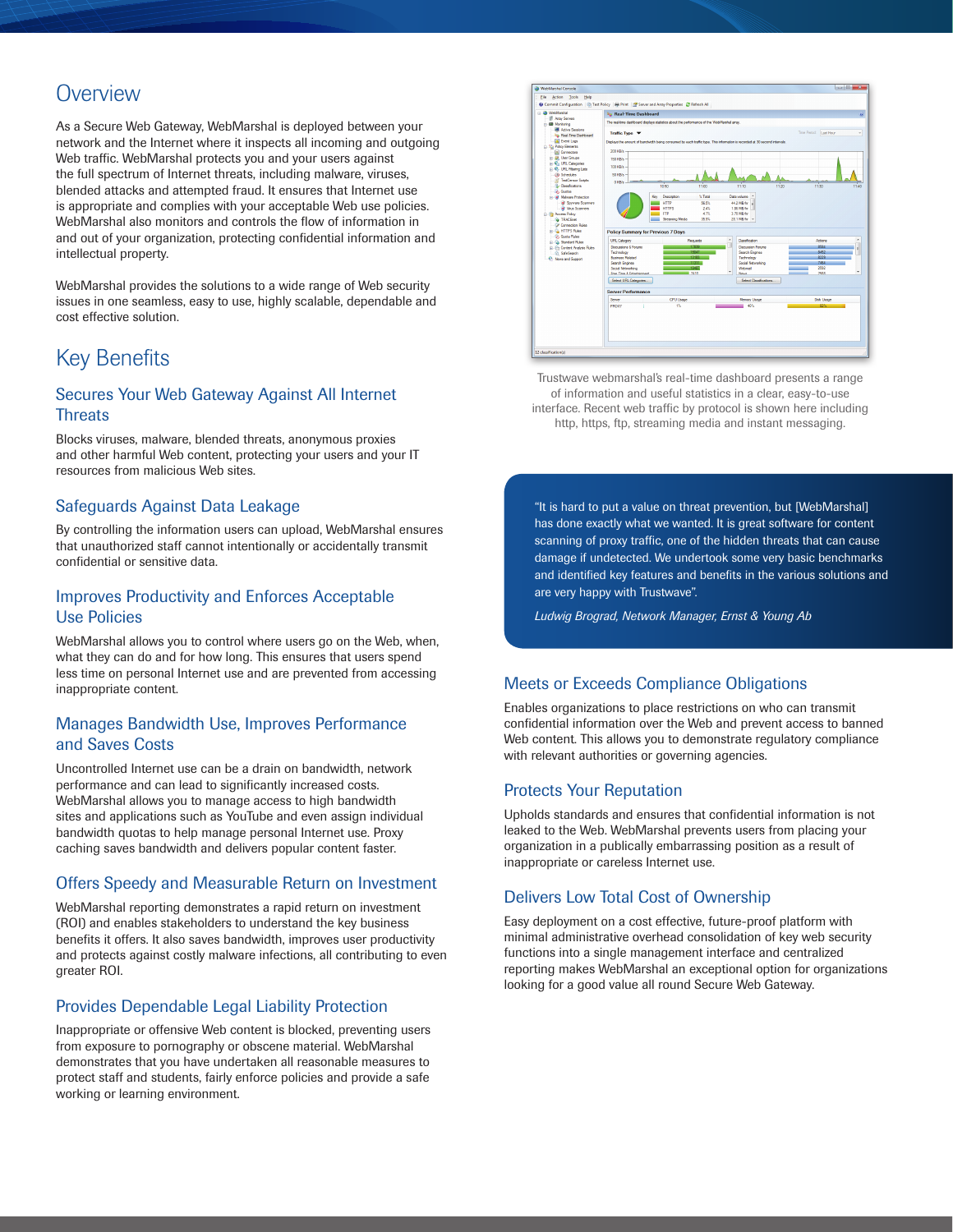#### Web Threat Security

No single technology on its own can completely secure you against all Web threats. For this reason, WebMarshal employs a multi-faceted approach to threat protection which ensures it can address the full spectrum of Internet threats.

- TRACEnet a continuously updated threat protection system designed to address a constantly evolving Web threat landscape. TRACEnet employs a range of technologies including reputation-based blacklists and heuristic filters to identify new threats in real time. TRACEnet specifically targets:
- Malicious Sites containing malware, browser exploits, Cross Site Scripting or part of a blended attack.
- • Phishing Sites established by scammers to impersonate legitimate sites and attempt to defraud unsuspecting users.
- Spam Sites associated with spam campaigns or botnetrelated infection sites designed to convert your computer into a spambot.
- Anonymous Proxies security bypass sites which canpotentially allow a user to circumvent Web security and create an insider threat to your organization.
- Anti-Malware Protection (Optional) real-time anti-virus and anti-spyware scanning using your preferred choice from four name-brand anti-virus vendors to identify malicious content at the gateway before it is downloaded or accessed.
- MIME File Type Security control restricted file types (e.g. EXE) by their structure and content, ensuring that intentionally mislabeled files are correctly identified and cannot circumvent security. WebMarshal also unpacks and scans archive files.
- Real-time Lexical Analysis thorough lexical analysis of inbound and outbound traffic ensures content analysis is not limited to URL classification.
- • Domain-specific Security enforce enhanced security procedures for unfamiliar Web sites or relax policies for trusted domains such as Microsoft.com.
- HTTPS Scanning full content inspection of SSL secured traffic, preventing exposure to malware from supposedly secure Web sites. Can also deny access to sites using self-signed or expired certificates.
- URL Filter List (Optional) set security policies for specific categories of Web content such as denying access to known hacker sites or sites with poor reputation.

| WebMarshal Console                                                                                      |                                                                                                                                                     |                                           |                                                 |                                                                            |                                 |                   | $\begin{array}{c c c c c} \hline \multicolumn{1}{c }{\textbf{a}} & \multicolumn{1}{c }{\textbf{a}} & \multicolumn{1}{c }{\textbf{a}} & \multicolumn{1}{c }{\textbf{a}} & \multicolumn{1}{c }{\textbf{a}} & \multicolumn{1}{c }{\textbf{a}} & \multicolumn{1}{c }{\textbf{a}} & \multicolumn{1}{c }{\textbf{a}} & \multicolumn{1}{c }{\textbf{a}} & \multicolumn{1}{c }{\textbf{a}} & \multicolumn{1}{c }{\textbf{a}} & \multicolumn{1}{c }{\textbf{a$ |  |
|---------------------------------------------------------------------------------------------------------|-----------------------------------------------------------------------------------------------------------------------------------------------------|-------------------------------------------|-------------------------------------------------|----------------------------------------------------------------------------|---------------------------------|-------------------|-------------------------------------------------------------------------------------------------------------------------------------------------------------------------------------------------------------------------------------------------------------------------------------------------------------------------------------------------------------------------------------------------------------------------------------------------------|--|
| Action Tools<br>File<br>Help                                                                            |                                                                                                                                                     |                                           |                                                 |                                                                            |                                 |                   |                                                                                                                                                                                                                                                                                                                                                                                                                                                       |  |
| 60 Commit Configuration   (2) Test Policy   (8) Print   (2) Server and Array Properties (2) Refresh All |                                                                                                                                                     |                                           |                                                 |                                                                            |                                 |                   |                                                                                                                                                                                                                                                                                                                                                                                                                                                       |  |
| - @ WebMarshall<br><b>Aray Servers</b>                                                                  | <b>C</b> Real-Time Dashboard                                                                                                                        |                                           |                                                 |                                                                            |                                 |                   | X6                                                                                                                                                                                                                                                                                                                                                                                                                                                    |  |
| <b>B</b> Montong                                                                                        | The real-time dashboard displays statistics about the performance of the WebMarshal array.                                                          |                                           |                                                 |                                                                            |                                 |                   |                                                                                                                                                                                                                                                                                                                                                                                                                                                       |  |
| <b>E Active Sessions</b>                                                                                | Threat Traffic Summary                                                                                                                              |                                           |                                                 |                                                                            |                                 |                   |                                                                                                                                                                                                                                                                                                                                                                                                                                                       |  |
| In Real-Time Deshboard<br><b>EN Event Logs</b>                                                          | Threats detected and blocked by TRACEnet in the last 7 days. The information is broken down by threat category and recorded at 30 second intervals. |                                           |                                                 |                                                                            |                                 |                   |                                                                                                                                                                                                                                                                                                                                                                                                                                                       |  |
| Sig Polcy Benerts                                                                                       |                                                                                                                                                     |                                           |                                                 |                                                                            |                                 |                   |                                                                                                                                                                                                                                                                                                                                                                                                                                                       |  |
| [8] Connectors                                                                                          |                                                                                                                                                     | <b>Threat Category</b>                    |                                                 | Count                                                                      |                                 | % Tatal           |                                                                                                                                                                                                                                                                                                                                                                                                                                                       |  |
| In St. User Groups<br>(i) C URL Categories                                                              |                                                                                                                                                     | <b>Snam Steel</b>                         |                                                 | 44                                                                         |                                 | M G               |                                                                                                                                                                                                                                                                                                                                                                                                                                                       |  |
| B. C. URL Fiberng Lists                                                                                 | <b>THREATS</b>                                                                                                                                      | Anomenous Prodes<br><b>Malcious Stee</b>  |                                                 | s<br>7                                                                     |                                 | 13.6%<br>119%     |                                                                                                                                                                                                                                                                                                                                                                                                                                                       |  |
| (A) Schedules                                                                                           | <b>BLOCKED</b>                                                                                                                                      | <b>Phishing Stee</b>                      |                                                 | ۰                                                                          |                                 | 0.0%              |                                                                                                                                                                                                                                                                                                                                                                                                                                                       |  |
| TextCensor Scripts                                                                                      |                                                                                                                                                     |                                           |                                                 |                                                                            |                                 |                   |                                                                                                                                                                                                                                                                                                                                                                                                                                                       |  |
| <b>IL Classifications</b><br><b>Counter</b>                                                             | <b>Recent TRACEnet Updates</b>                                                                                                                      |                                           |                                                 |                                                                            |                                 |                   |                                                                                                                                                                                                                                                                                                                                                                                                                                                       |  |
| <b>B</b> Malware Protection                                                                             | Current Status Update History                                                                                                                       |                                           |                                                 |                                                                            |                                 |                   |                                                                                                                                                                                                                                                                                                                                                                                                                                                       |  |
| Spyware Scanners<br>W Vius Scanners                                                                     | <b>Undate Date</b>                                                                                                                                  | Version                                   | Servers Updated Status                          |                                                                            |                                 |                   | Ê                                                                                                                                                                                                                                                                                                                                                                                                                                                     |  |
| <b>B</b> <i>Access Policy</i>                                                                           | 2005-Ad-02 07:10:13<br>2009-0402 00:54:55                                                                                                           | 215<br>214                                | 1 <sub>0</sub><br>1 <sub>0</sub> 1 <sub>1</sub> | The update was applied successfully<br>The update was applied auconstruity |                                 |                   |                                                                                                                                                                                                                                                                                                                                                                                                                                                       |  |
| <b>G</b> TRACEnet                                                                                       | 2005-M-01 18:24:32                                                                                                                                  | 213                                       | 1 <sub>0</sub> 1 <sub>1</sub>                   | The update was applied successfully                                        |                                 |                   |                                                                                                                                                                                                                                                                                                                                                                                                                                                       |  |
| Connection Rules                                                                                        | 2009-04-01 12:09:09                                                                                                                                 | 212                                       | 1 <sub>d</sub> 1                                | The undate was applied successfully                                        |                                 |                   |                                                                                                                                                                                                                                                                                                                                                                                                                                                       |  |
| <b>ID. HTTPS Rules</b><br><b>Co. Quota Rules</b>                                                        | <b>Update Now</b>                                                                                                                                   |                                           |                                                 |                                                                            |                                 |                   |                                                                                                                                                                                                                                                                                                                                                                                                                                                       |  |
| (i) Ga. Standard Rules                                                                                  |                                                                                                                                                     |                                           |                                                 |                                                                            |                                 |                   |                                                                                                                                                                                                                                                                                                                                                                                                                                                       |  |
| (c) (P) Content Analysis Rules                                                                          |                                                                                                                                                     | <b>Policy Summary for Previous 7 Days</b> |                                                 |                                                                            |                                 |                   |                                                                                                                                                                                                                                                                                                                                                                                                                                                       |  |
| SefeSearch<br><sup>6</sup> . News and Support                                                           | URL Category                                                                                                                                        |                                           |                                                 | ٠<br>Requests                                                              | Cleanfordian                    | Actions           | ۰                                                                                                                                                                                                                                                                                                                                                                                                                                                     |  |
|                                                                                                         | Decuminos & Forums                                                                                                                                  |                                           |                                                 | 18239<br>15847                                                             | Search Engines                  | 9039<br>8706      | ë                                                                                                                                                                                                                                                                                                                                                                                                                                                     |  |
|                                                                                                         | Technology<br>Business Related                                                                                                                      |                                           |                                                 | m                                                                          | Discussion Forums<br>Technology | 8643              |                                                                                                                                                                                                                                                                                                                                                                                                                                                       |  |
|                                                                                                         | Search Engines                                                                                                                                      |                                           |                                                 | 1919.                                                                      | Social Networking               | 7484              |                                                                                                                                                                                                                                                                                                                                                                                                                                                       |  |
|                                                                                                         | Social Networking                                                                                                                                   |                                           |                                                 | तरहरू                                                                      | News                            | 2778              |                                                                                                                                                                                                                                                                                                                                                                                                                                                       |  |
|                                                                                                         | Select URL Categories.                                                                                                                              |                                           |                                                 |                                                                            | Select Classifications.         |                   |                                                                                                                                                                                                                                                                                                                                                                                                                                                       |  |
|                                                                                                         | <b>Server Performance</b>                                                                                                                           |                                           |                                                 |                                                                            |                                 |                   |                                                                                                                                                                                                                                                                                                                                                                                                                                                       |  |
|                                                                                                         | Senier                                                                                                                                              |                                           | <b>CPU Useon</b>                                |                                                                            | Memory Usage                    | <b>Disk Usage</b> |                                                                                                                                                                                                                                                                                                                                                                                                                                                       |  |
|                                                                                                         | PROXY                                                                                                                                               |                                           | 26%                                             |                                                                            | 42%                             | 82%               |                                                                                                                                                                                                                                                                                                                                                                                                                                                       |  |
|                                                                                                         |                                                                                                                                                     |                                           |                                                 |                                                                            |                                 |                   |                                                                                                                                                                                                                                                                                                                                                                                                                                                       |  |
|                                                                                                         |                                                                                                                                                     |                                           |                                                 |                                                                            |                                 |                   |                                                                                                                                                                                                                                                                                                                                                                                                                                                       |  |
|                                                                                                         |                                                                                                                                                     |                                           |                                                 |                                                                            |                                 |                   |                                                                                                                                                                                                                                                                                                                                                                                                                                                       |  |
|                                                                                                         |                                                                                                                                                     |                                           |                                                 |                                                                            |                                 |                   |                                                                                                                                                                                                                                                                                                                                                                                                                                                       |  |
|                                                                                                         |                                                                                                                                                     |                                           |                                                 |                                                                            |                                 |                   |                                                                                                                                                                                                                                                                                                                                                                                                                                                       |  |

Trustwave Webmarshal provides a variety of reports and realtime performance counters that allow you to understand how users are utilizing internet access. Here the real-time dashboard displays threat information detected by TRACEnet.

#### Web Access Reporting

WebMarshal provides a rich, intuitive and flexible platform for enforcingc of Acceptable Use Policy and overall management of Web usage. It not only controls where users go on the Web but what they can do when they get there.

- Trustwave Web Filter Database (Optional) ontains millions of URLs in 100+ categories to simplify management and administration of Web access and reporting.
- Real-time Lexical Analysis allows WebMarshal to dynamically filter, classify and block websites based on their content at the time they are accessed.
- File Controls policy-based management of file downloads. Files can be controlled by size, file type, user permissions and domain.
- • Application and IM Control comprehensive application controls allow you to manage access to streaming media, P2P and instant messaging applications..
- Personal Use / Quotas flexible policy-based enforcement options are provided to suit your workplace culture, including bandwidth and time quotas (with optional extensions and personal reports for users to track their quota usage), Web site category access by time of day (e.g. lunch time access to Facebook or Twitter), educational reminders/warnings and "click-to-confirm" access options.
- SafeSearch enforce SafeSearch options for popular search engines such as Google and Yahoo!.
- Workstations policy options linked to specific workstations allow you to offer access by computer or IP address as well as by user or group.
- Proxy Caching WebMarshal provides full, standalone proxy caching functionality which helps improve browsing performance, reduces bandwidth consumption and helps saves costs by delivering frequently accessed Web content from a local cache.
- Reporting comprehensive reports identify the most visited Web sites, top Web users, itemized bandwidth costs and blocked content. Understandable executive summaries, system monitoring, and auditing of user behavior for human resources are all provided in easy to access, Web-based reports.

#### Data Leakage Prevention

Despite the wealth of intellectual property and confidential data currently in digital formats, data leakage prevention is often overlooked, especially when it comes to securing the Web Gateway. WebMarshal closes this door and allows you to control who has the ability to upload sensitive or confidential information to the to the Internet, even making sites like Facebook 'read-only'.

- Keywords WebMarshal analyzes and blocks text containing specific keywords or phrases from being uploaded to the Web, either in Webmail messages, blog postings, short message updates, like Twitter, or even contained within popular files such as Word documents.
- Webmail/Blogs / Web 2.0 limit or block access to Webmail accounts, blog sites and other new media sites which facilitate user-enabled content and restrict what information or material users can transmit via the Web, not only protecting your data, but potentially also your reputation.
- File Restrictions control the types of files that users are permitted to upload to the Web. File types can be blocked altogether or can be limited to authorized users or approved domains as required.